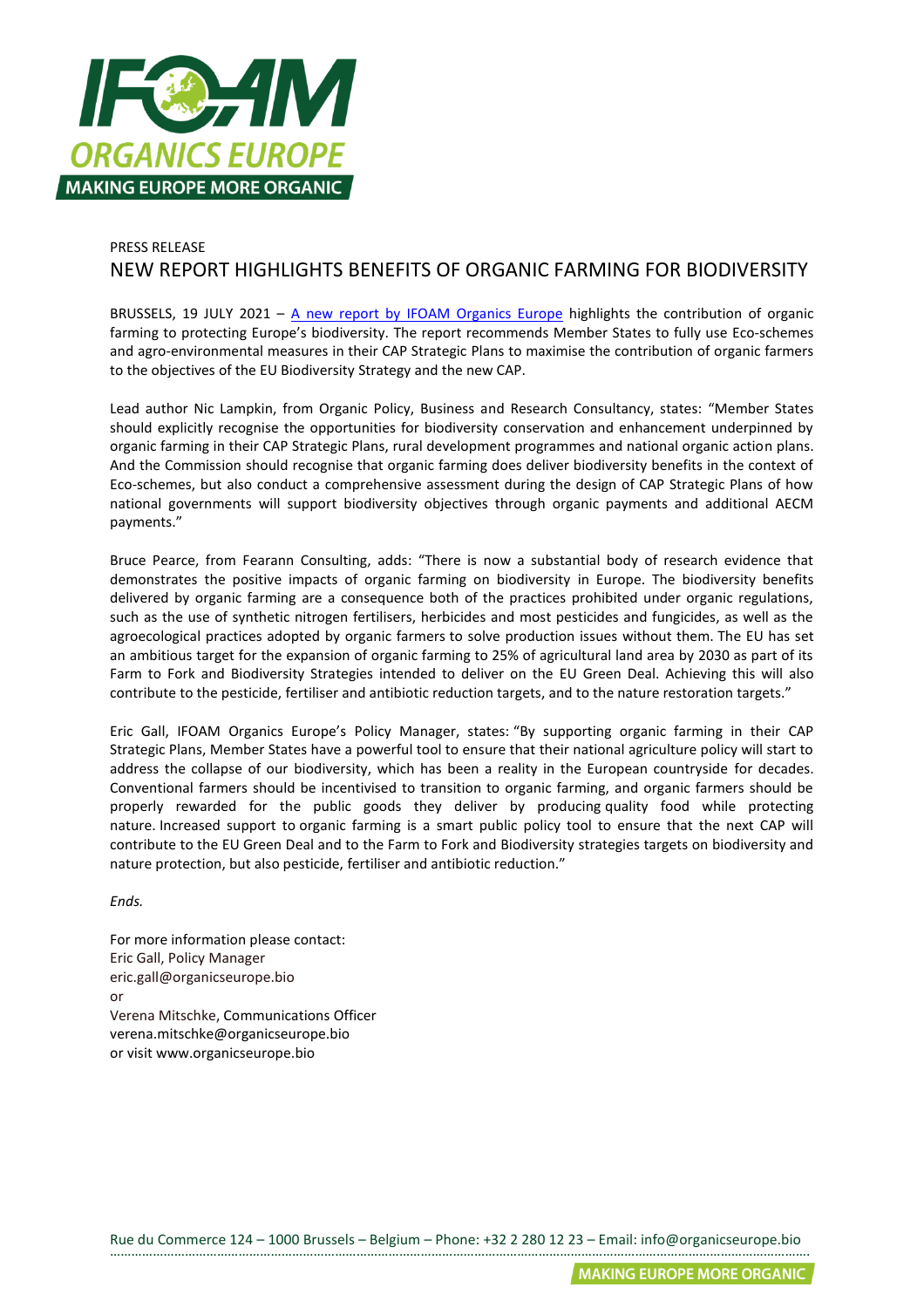## **Main findings**

[Organic farming and biodiversity -](https://read.organicseurope.bio/publication/organic-farming-and-biodiversity/) Policy options had four key objectives:

- Review the evidence on the biodiversity impacts of organic farming in Europe;
- Analyse how organic farming practices, including the avoidance of most agrochemical inputs, contributes to these impacts;
- Review how European policies to support organic farming and the environment have been used;
- Consider and make recommendations on how future CAP and EU policies could be used to expand organic farming and enhance its biodiversity impacts.

There is now a substantial body of research evidence that demonstrates the positive impacts of organic farming on biodiversity in Europe. While most studies have been conducted in the context of temperate, arable systems, there are an increasing number of studies relating to grassland, horticulture and Mediterranean olive and other systems that also support the general conclusions that:

- Organic farming increases both the abundance and species richness of biodiversity across a range of habitats and farming types, when compared with similar, non-organic systems;
- In arable farming, plant species biodiversity is enhanced both within field (in the crops) and in field margins, with 20-95% more species and up to 150% greater abundance recorded in organic systems, with the greatest differences recorded within fields;
- Soil microbial diversity, insects and bird populations are also positively influenced by organic management. In arable contexts, insect species numbers have been reported at 23% higher, and pollinators 30% higher, on average across a number of studies;
- For grassland, studies have shown more limited benefits for plant and soil microbial biodiversity in permanent grassland, where non-organic management tends also to be less intensive;
- Temporary grassland, normally grass/clover leys or lucerne, may be dominated by a limited range of sown species, but will have more unsown species, and the use of flowering legumes can benefit pollinators if managed appropriately – the contribution of organic matter in the rotation also has positive impacts on soil microbial diversity and earthworms;
- In horticulture greater diversity is found within fields as for cultivated arable crops, but also in the understoreys of fruit production systems, with insectivorous bird species also benefitting;
- Relatively few studies have been conducted in Mediterranean olive and vine systems, with some showing benefits, but landscape effects also being important.

The results generally support the EU Organic Action Plan statement that organic farming delivers 30% more biodiversity on average. The biodiversity benefits delivered by organic farming are a consequence both of the practices prohibited under organic regulations, such as the use of synthetic nitrogen fertilisers, herbicides and most pesticides and fungicides, as well as the agroecological practices adopted by organic farmers to solve production issues without them.

The complete avoidance or substantial reduction in the use of agrochemical inputs in organic farming contributes to biodiversity by avoiding or reducing the:

- Direct toxic impacts of herbicides and pesticides on non-target organisms;
- Indirect impacts of herbicide and pesticide use on food sources and habitat for insects, birds and other organisms;
- Impacts of surplus nutrient use on soil ecosystems, including organic matter loss and soil acidification due to nitrogen use and mycorrhizal decline due to phosphate use;
- Impacts on aquatic ecosystems from nitrate leaching and phosphate losses from agricultural land;
- Impacts on sensitive habitats and low nitrogen tolerance species from nitrogen depositions, including ammonia from livestock systems;
- Impacts on insects colonising animal faeces as a result of the use of certain anthelmintics;
- Climate change impacts on biodiversity associated with emissions from agricultural input use and manufacture, as well as loss of soil carbon.

By completely avoiding the use of most of these inputs, the benefits go significantly beyond those that might be expected from a 10-20% improvement in input use efficiency within conventional systems. However, yields



Rue du Commerce 124 – 1000 Brussels – Belgium – Phone: +32 2 280 12 23 – Email: info@organicseurope.bio …………………………………………………………………………………………………………………………………………………………………………….